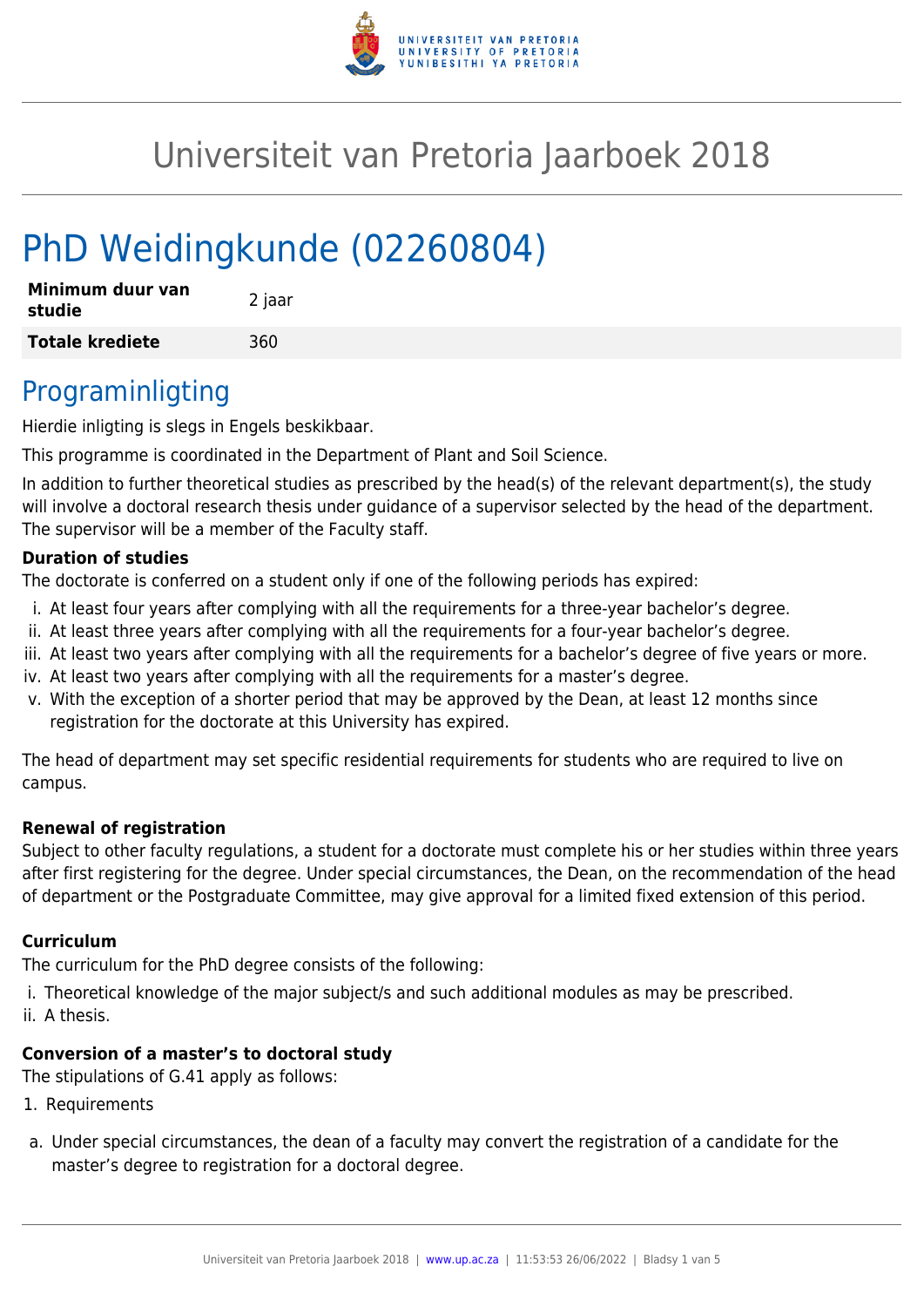

- b. For such conversions, the head of department and the supervisor must be satisfied that the student's completed work is of the standard that would be expected of a doctoral student, that the student is capable of completing a doctoral degree, and that the project is of appropriate standard and scope to constitute a doctoral study.
- c. For such conversions, the head of department and the supervisor must be satisfied that the student has demonstrated that he or she has the potential to fulfil the requirements of a doctoral degree without having completed a master's degree.
- 2. Process
- a. Application for conversion may be submitted at any time during the course of study for the master's degree.
- b. The application for the conversion must include the following documentation:
- i. A detailed progress report by the candidate of the work completed for the master's project. The report must provide proof that the results obtained thus far are of such a standard and scientific significance that they justify conversion to a doctoral project. The report should include details of presentations made at conferences and of material that has been submitted for publication and/or published.
- ii. A detailed proposal for the intended doctoral project, written by the candidate, including the objectives of the project.
- iii. A recommendation by the supervisor with specific comments on the ability of the applicant as a potential doctoral candidate as well as the feasibility of the conversion, especially with regard to the information provided by the candidate in his/her reports (items (i) and (ii)).
- iv. A recommendation by the head of department, if he or she is not the supervisor, in which the ability of the candidate as a potential doctoral candidate is confirmed.
- v. If the dean considers it advisable for the faculty, the candidate may be required to present a seminar to the department in support of the application. In this case, the head of department should include a report on this in his or her recommendation.
- c. The application of the candidate, together with the reports and recommendations, is submitted for consideration to the dean, (who may delegate to the Chairperson of the Faculty Postgraduate Committee) for approval. The decision should be submitted to the Faculty Board for approval.

#### **General**

Candidates are required to familiarise themselves with the General Regulations regarding the maximum duration of study and the requirements to submit an article/s for publication.

### Toelatingsvereistes

MScAgric (Animal/Pasture Science) or applicable research master's qualification with a pass mark of at least 60% for the dissertation component. In addition, a research proposal should accompany the application form.

## Eksamens en slaagvereistes

- i. Consult the General Regulations that apply to the calculation of marks.
- ii. In order to obtain the PhD degree the candidate must:
- pass the examinations and the prescribed modules, as determined in the study programme;
- pass the thesis; and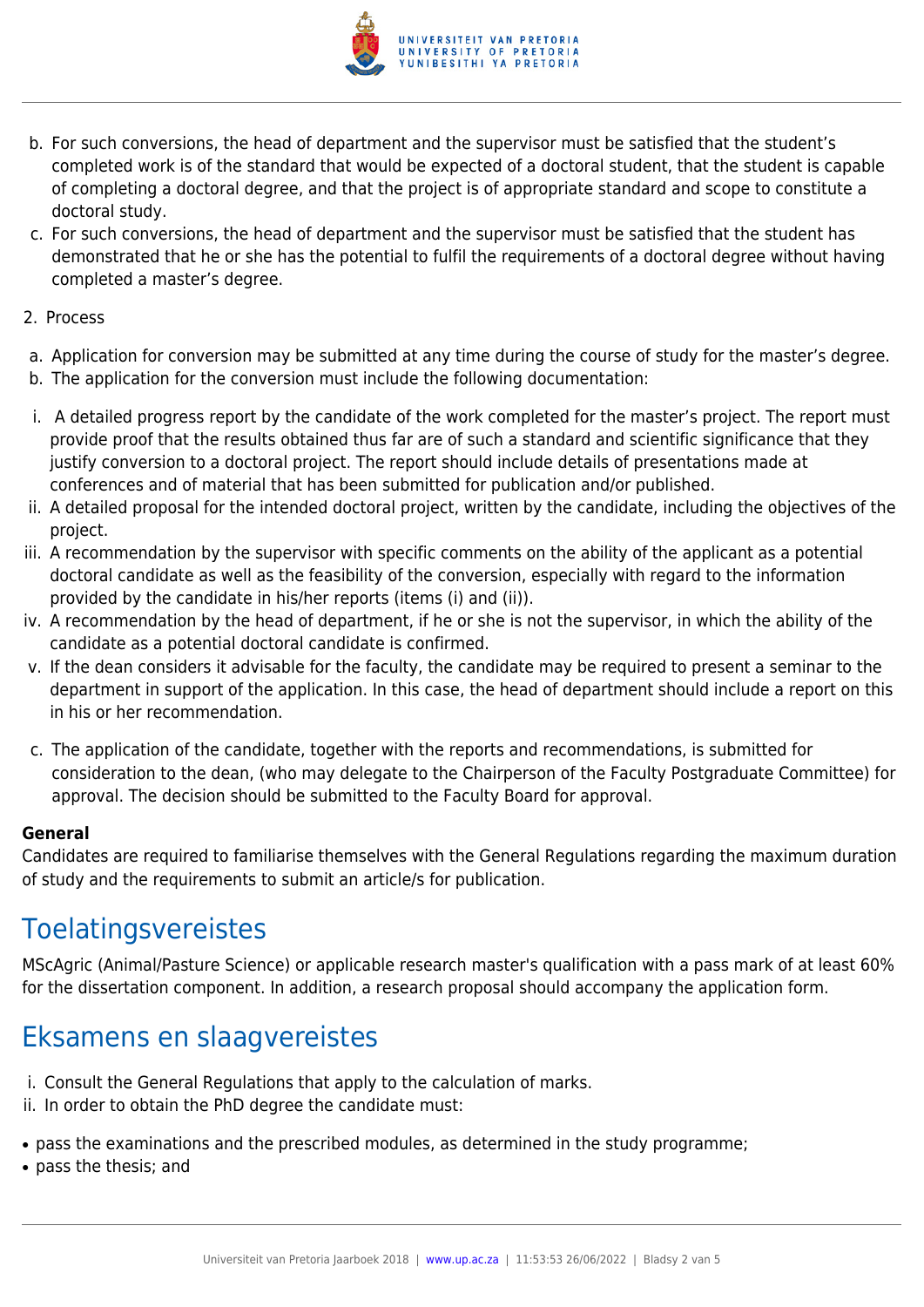

● pass the final examination on the thesis and general subject knowledge.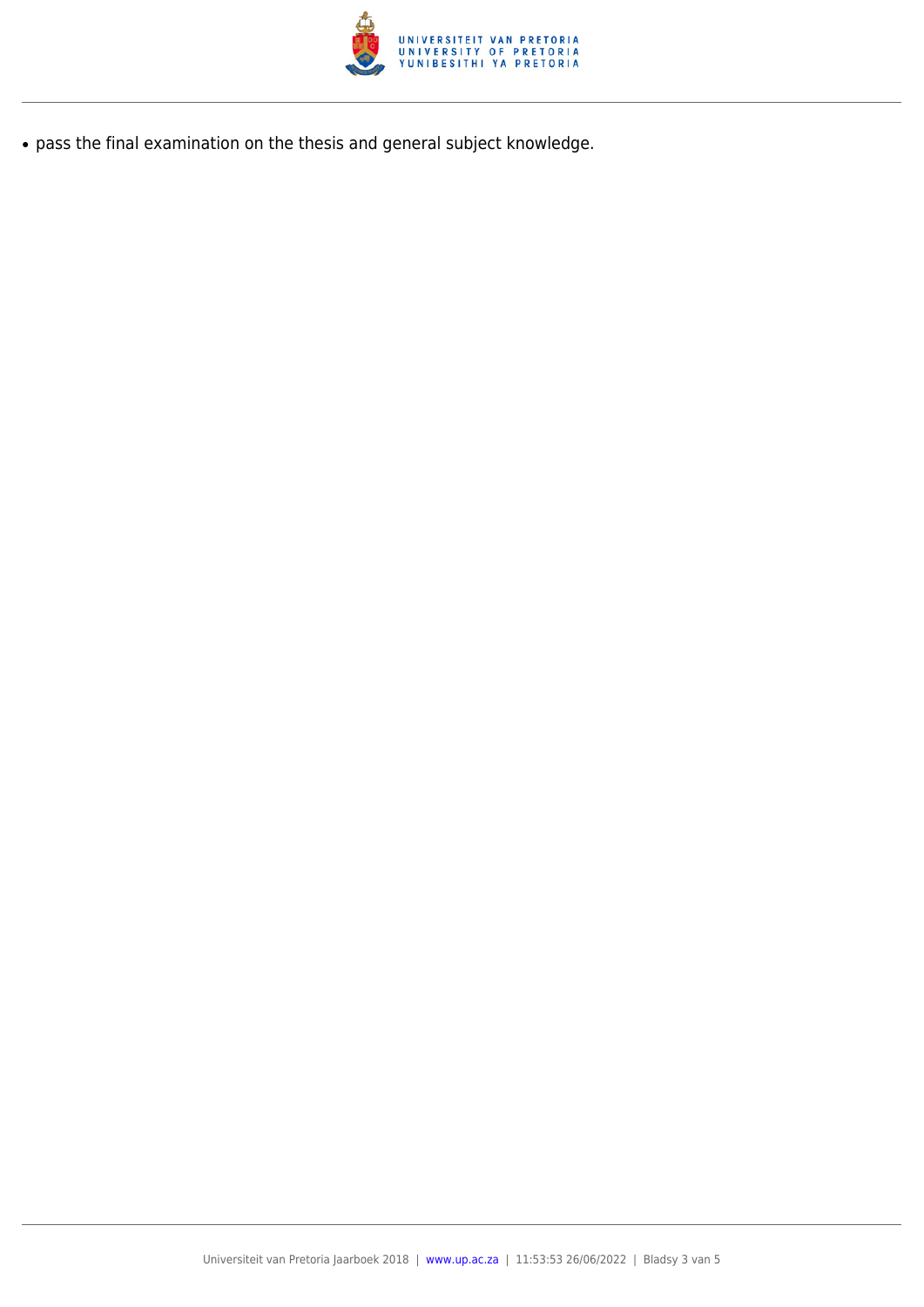

## Kurrikulum: Jaar 1

**Minimum krediete: 360**

### **Kernmodules**

[Proefskrif: Weidingkunde 990](https://www.up.ac.za/yearbooks/2018/SCI-faculty/PG-modules/view/WDE 990/lg/af) (WDE 990) - Krediete: 360.00